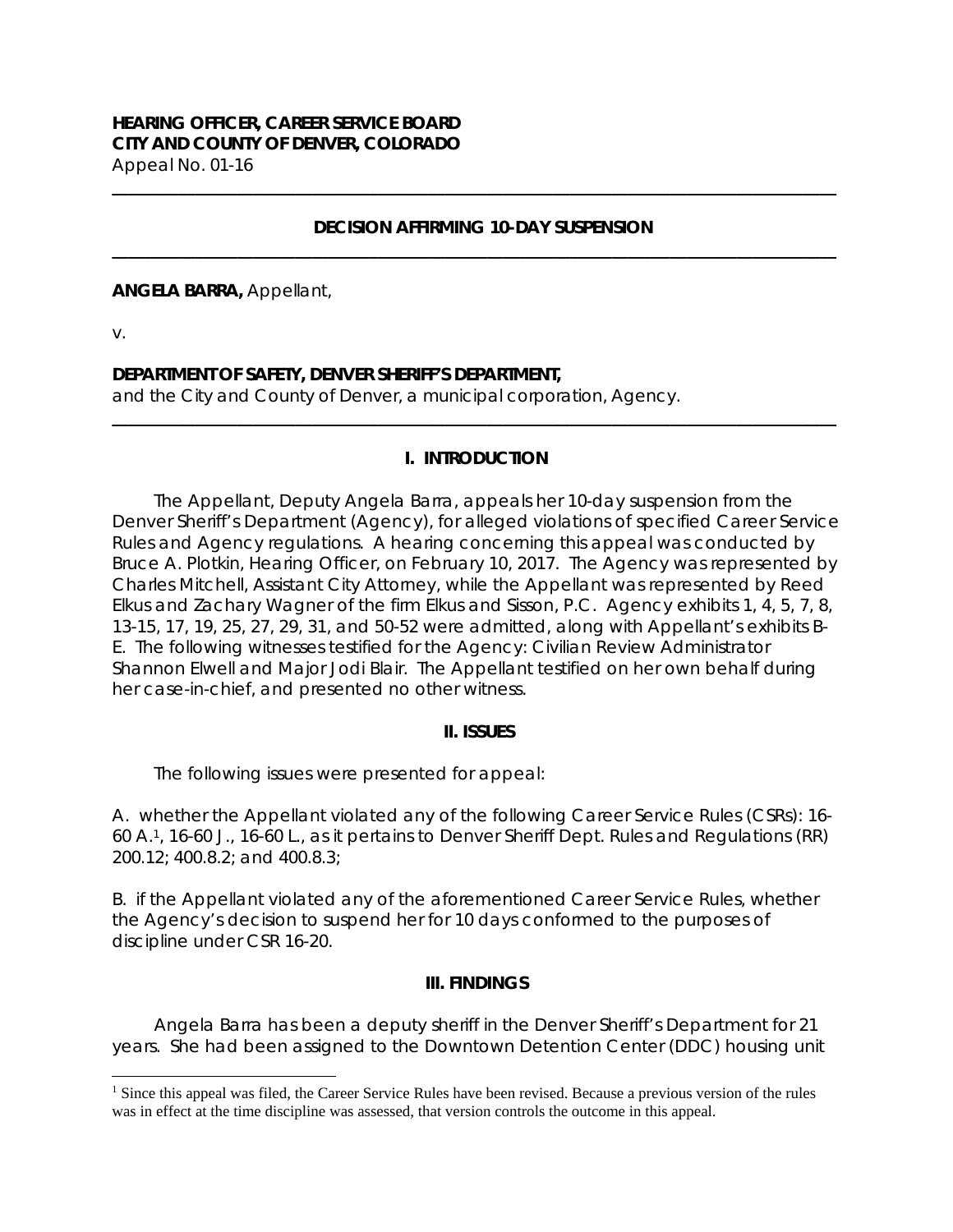for two years at the time of the incident underlying this appeal, including intermittently working on the second floor. Her main duties, as for all deputies, are to ensure the care and custody of inmates.

On September 25, 2013, Barra was working as the housing officer in the housing pod 2C from 2:30 p.m. to 2:30 a.m. the following morning. Duties for housing posts require deputies to remain in the pod unless they obtain relief from another officer, [Exh. 8-7], and to conduct at least one round every half hour of their 12-hour shifts, [Exh 8-6], but varying the specific time. Deputies must also log each round in the Agency's Jail Management System (JMS), and note the reason for any missed or incomplete rounds. [Exh. 8-7]. Barra understood those duties.

Barra conducted 14 of her 24 required rounds during her 12-hour shift, and did not note the missed rounds, or reason for missing them in JMS as required. She left her post three times during her shift, for a total of 24 minutes, each time without procuring a replacement or permission of the duty sergeant, leaving the 2C inmate housing pod without any deputy.

A pre-disciplinary meeting was held on December 16, 2015. The Appellant attended with legal counsel. During the meeting Barra acknowledged leaving her post and conducting only 14 of her required 24 rounds.

 On December 30, 2015, some 27 months after the underlying incident, the Agency served its notice of discipline on Barra. This appeal followed timely on January 5, 2016.

## **IV. ANALYSIS**

A. Jurisdiction and Review

 Jurisdiction is proper under CSR §19-10 A.1.b., as the appeal of a suspension. I am required to conduct a *de novo* review, meaning to consider all the evidence as though no previous action had been taken. Turner v. Rossmiller, 532 P.2d 751 (Colo. App. 1975).

B. Burden and Standard of Proof

The Agency retains the burden of persuasion, throughout the case, to prove Barra violated one or more cited sections of the Career Service Rules, and to prove its decision to suspend her employment complied with CSR 16-20. The standard by which the Agency must prove its claims is by a preponderance of the evidence.

C. Career Service Rule Violations

#### **1. CSR 16-60 A. Neglect of duty.**

To sustain a violation under CSR 16-60 A, the Agency must establish that appellant failed to perform a known duty. In re Gomez, CSA 02-12 (5/14/12), *citing* In re Abbey,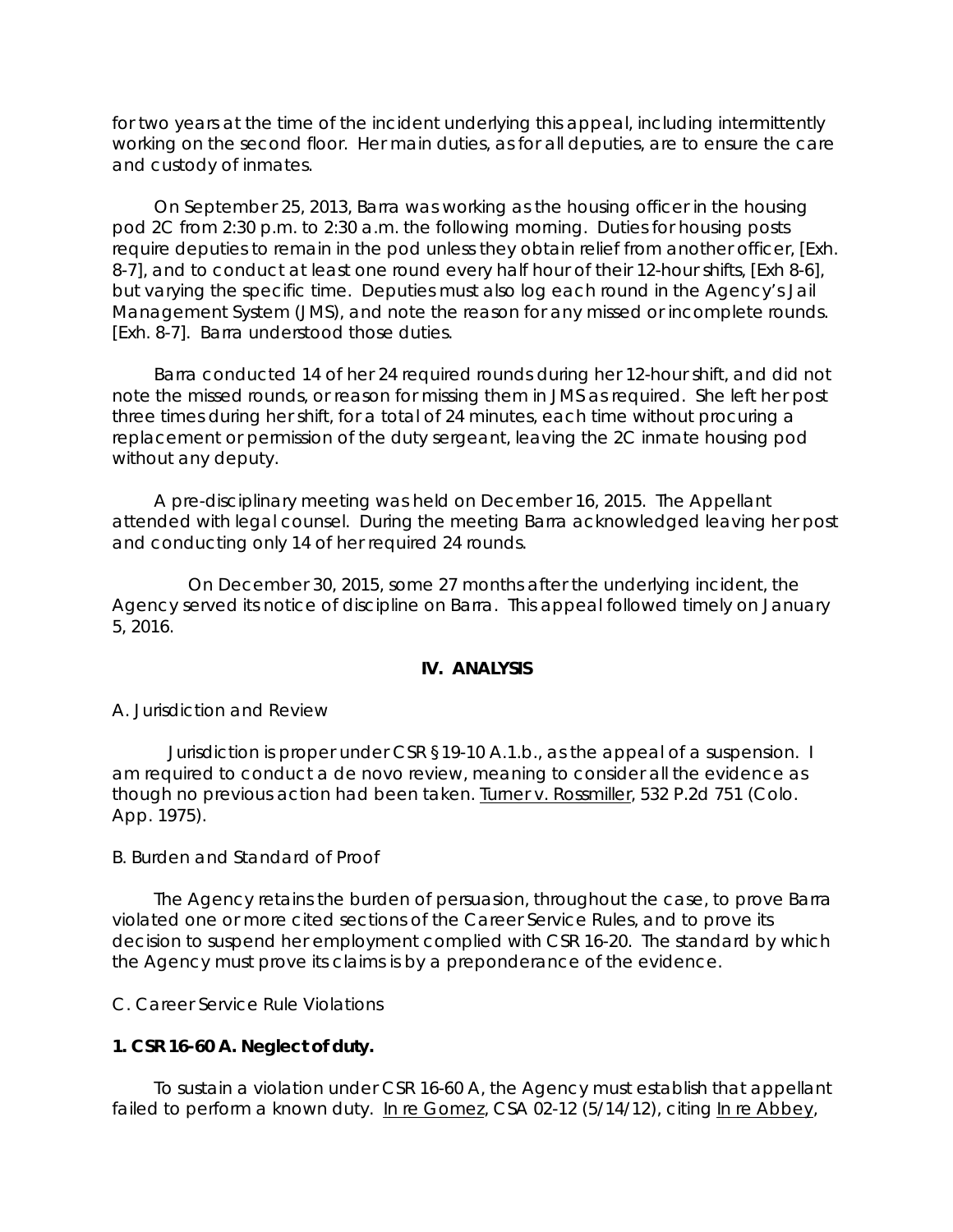CSA 99-09, 6 (8/9/10). The Agency claimed the Appellant violated this rule by completing only 14 of 24 required rounds, [Exh. 1-10. 1-11] and thereby failing to ensure the care and custody of inmates.

The first alleged violation merely reiterates Barra's duty under RR 300.8.2, Failure to Make Required Rounds. No further discussion is warranted here, as no doubling of violations is permitted. In re Gordon, CSA 10-14, 2 (11/28/14), *see also* In re Wright, CSA 40-14, 7 (11/17/14).

The second violation alleges Barra's violation of the more generalized duty of all deputies to provide for the care and safety of inmates. [Exhibit 1-10; Elwell testimony]. In that regard: Barra acknowledged failing to make all required rounds; acknowledged leaving her post unattended, and acknowledged no other officer covered her post while she was absent. Those lapses constitute a violation of Barra's duty to provide for the care and safety of the inmates in her charge, in violation of CSR 16-60 A.

## **2. CSR 16-60 J. Failing to comply with the lawful orders of an authorized supervisor or failing to do assigned work which the employee is capable of performing.**

At issue here was the second proscription stated in the rule, failure to do assigned work. The Agency based its allegation on Barra's failure to make all assigned rounds. [Exhibit 1-11]. Barra acknowledged it requires only 2-3 minutes to make a round. She also acknowledged her post orders required her to make 24 rounds in her 12-hour shift, and that she made only 14 of those 24 required rounds on September 25, 2013. Barra claimed other duties, and the number of inmates to attend to alone, may have interfered with the completion of some of her rounds. [Barra testimony].

Since Barra acknowledged her duty to complete 24 rounds, and she did not, her acknowledgement, alone, is sufficient to establish a violation of this rule. With respect to Barra's claimed inability to complete some rounds due to other duties, she acknowledged even when other duties may interfere with rounds, she has other options such as seeking a relief officer, or calling a supervisor. At hearing, she suggested a relief officer "is not always available," but did not specify none was available that day. Moreover, video evidence showed three deputies in the adjacent corridor when Barra left her post the first time, [Exh. 17 @ 21:43], and engaged in conversation with another deputy the third time she left her post. [Exh. 19 @ 1:09]. She did not attempt to call a supervisor any of the three times she left her post. Thus, Barra failed to establish any exception to leaving her post on three occasions, in violation of CSR 16-60 J.

## **3. CSR 16-60 L. Failure to observe written departmental or agency regulations, policies or rules.**

#### **RR 200.12 – Abandoning Post**

**Deputy sheriffs and employees shall not abandon their posts or duties until relived without good cause, or by permission of a supervisor.**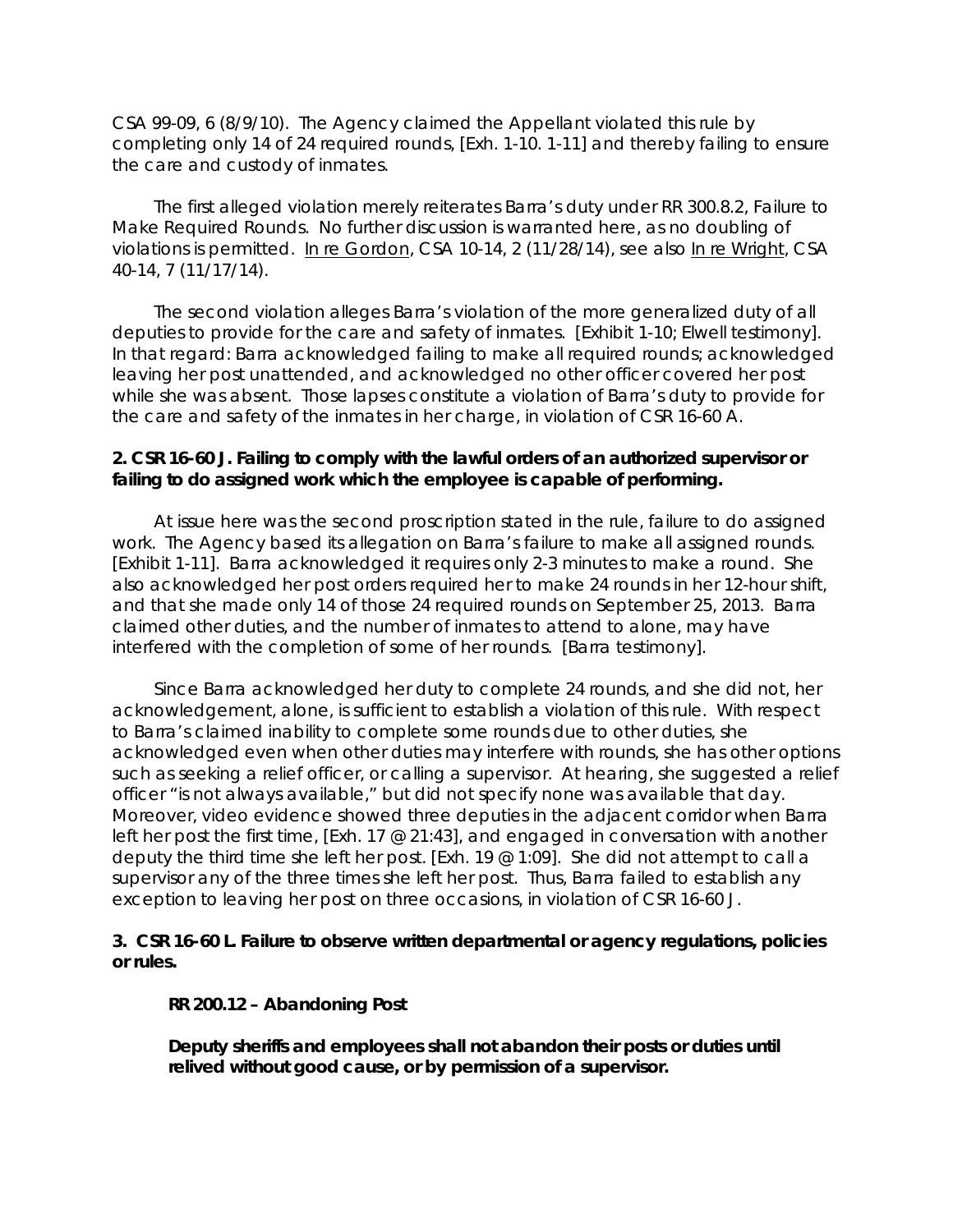The same facts that establish a violation of CSR 16-60 J., immediately above, also establish a violation of this rule. Barra's leaving her post three times, without procuring coverage or permission were abandonment of her post. Each of the three times she abandoned her post was a violation of RR 200.12, and therefore established a violation of CSR 16-60 L.

## **RR 400.8.2 Failure to Make Required Rounds**.

## **Deputy sheriffs shall not willfully or negligently fail to make their required rounds.**

The same facts which established a violation of CSR 16-60 L., above, regarding Barra's failure to make all her required rounds, also serve to establish a violation of this Agency rule. Barra was required to make 24 rounds during her shift on September 25, 2013. She acknowledged failing to do so, and she did not establish any exception or valid reason not to have complied.

## **RR 400.8.3 Failure to Document Rounds**

### **Deputy sheriffs shall not fail to document rounds where required.**

Here also, Barra acknowledged that she failed to document all her rounds on September 25, 2013. She also acknowledged she was aware of that requirement. Those facts, alone establish a violation of this rule. Barra stated "other duties" may have prevented her from documenting rounds and missed rounds. At the same time, she acknowledged it takes only a few seconds to record the rounds in JMS. She did not state why she did not subsequently note her missed rounds. By a preponderance of this evidence, the Agency proved Barra failed to document required rounds, in violation of RR 300.8.3 as it pertains to CSR 16-60 L.

## **V. DEGREE OF DISCIPLINE**

The purpose of discipline is to correct inappropriate behavior if possible. Appointing authorities are directed by CSR 16-20 to consider the severity of the offense, an employee's past record, and the penalty most likely to achieve compliance with the rules. CSR § 16-20.

By failing to conduct all required rounds and leaving the pod unattended for 24 minutes, Barra violated the mission of the Agency, to provide for the care and safety of inmates. The Agency's election to suspend Barra was within the range of reasonable alternatives available to it, and complied with the presumptive penalty for those violations within the Agency's disciplinary matrix. [Elwell testimony; Exhibit 51 @ 94-95, Appendix E; *see also* In re Economakos, CSB 28-13, 2-3 (3/27/14); In re Archuleta, CSB 45-15, 3 (10/7/16)]. The Agency found Barra's prior discipline did not aggravate her penalty. [Exh. 1-15]. Barra acknowledged her wrongdoing and explained her ongoing commitment to correcting her mistakes.

Notwithstanding the forgoing, the Agency's unexplained delay of 27 months, from this uncomplicated incident until the Agency's issuance of discipline, was an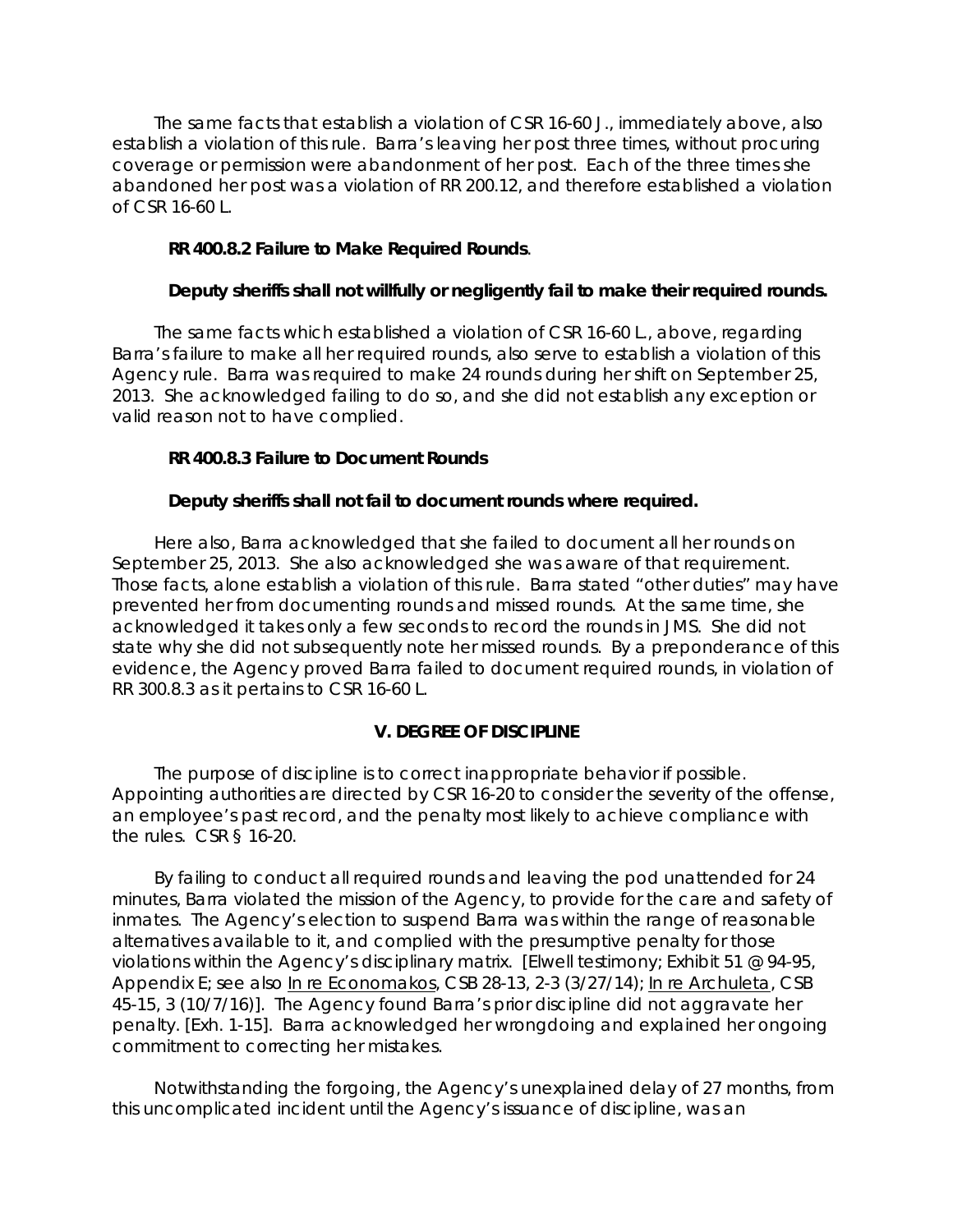unconscionable delay. The Career Service Board has opined three times on long delays by the Sheriff's Department in investigating wrongdoing.

1. In its In re Leyba, CSB 59-14A (2/4/16) Decision, the Board considered the totality of the circumstances ("we have taken notice of…") including the lack of harm to the Agency, lack of damage to the working relationship between the Appellant and her supervisors, outstanding work evaluations, recommendations, commendations, Appellant's lack of recidivism, and her supervisors' belief that a written reprimand was sufficient. Leyba at p. 10. Similarly, the Board noted "years of expensive litigation would have be[e]n avoided" if a written reprimand had been imposed when first recommended by Barra's supervisors. The Board emphasized the delay of 26 ½ months between the underlying incident and the assessment of discipline was, "by the very nature of its untimeliness," unfair. The Agency assessed a 10-day suspension which the Hearing Officer reduced to four days. The Board further reduced the penalty to a written reprimand.

2. In its In re Leyba, CSB 31-16A (3/2/17) Decision, in affirming the Hearing Officer's upholding the Agency's 3-day suspension, the Board considered the security risk posed by Appellant's leaving a courtroom without obtaining backup, and failing to take a remanded inmate into custody immediately. In this case, the Board found the 16 month delay between the incident and the assessment of discipline did not require mitigation of the discipline.

3. In the just-announced In re Espinoza, CSB 14-16A (3/8/17) Decision, the Board affirmed the Hearing Officer's decision to affirm a 7-day suspension. The Board considered it was Appellant's second erroneous release in less than 3 months, and noted the 2<sup>nd</sup> erroneous release had a pronounced negative impact on the Agency. The Board, as in the second Leyba case, declined to find a 16-month delay between the incident and the assessment of discipline justified mitigation, even while finding the delay was "unacceptable and unjustified." The Board announced a requirement to show prejudice to the appellant resulted before mitigation due to a delayed discipline may attach.

In view of the Board's recent decision in Espinoza, the following findings enter with respect to prejudice. Barra testified her notice of discipline issued more than two years after the incident, and she did not remember exactly how many rounds she performed on a specific day more than two years earlier. However, during her predisciplinary meeting, when Barra's attorney offered that Barra conducted 16 out of the required 24 rounds, Barra immediately corrected him, stating she conducted only 14 rounds. [Exhibit 4-7]. Thus either Barra remembered her lapses at a time closer to the event, or adopted her attorney's earlier representation. No other testimony by Barra or other evidence even suggests any prejudice to Barra, and none is found. Accordingly, although the Agency's delay in assessing discipline after the underlying incident was unacceptable and unjustified, pursuant to **Espinoza**, no mitigation is due to Barra since she established no prejudice to her as a result of the undue delay.<sup>2</sup>

i

<sup>2</sup> It remains to be seen if there is any amount of delay which would be deemed *per se* prejudicial.